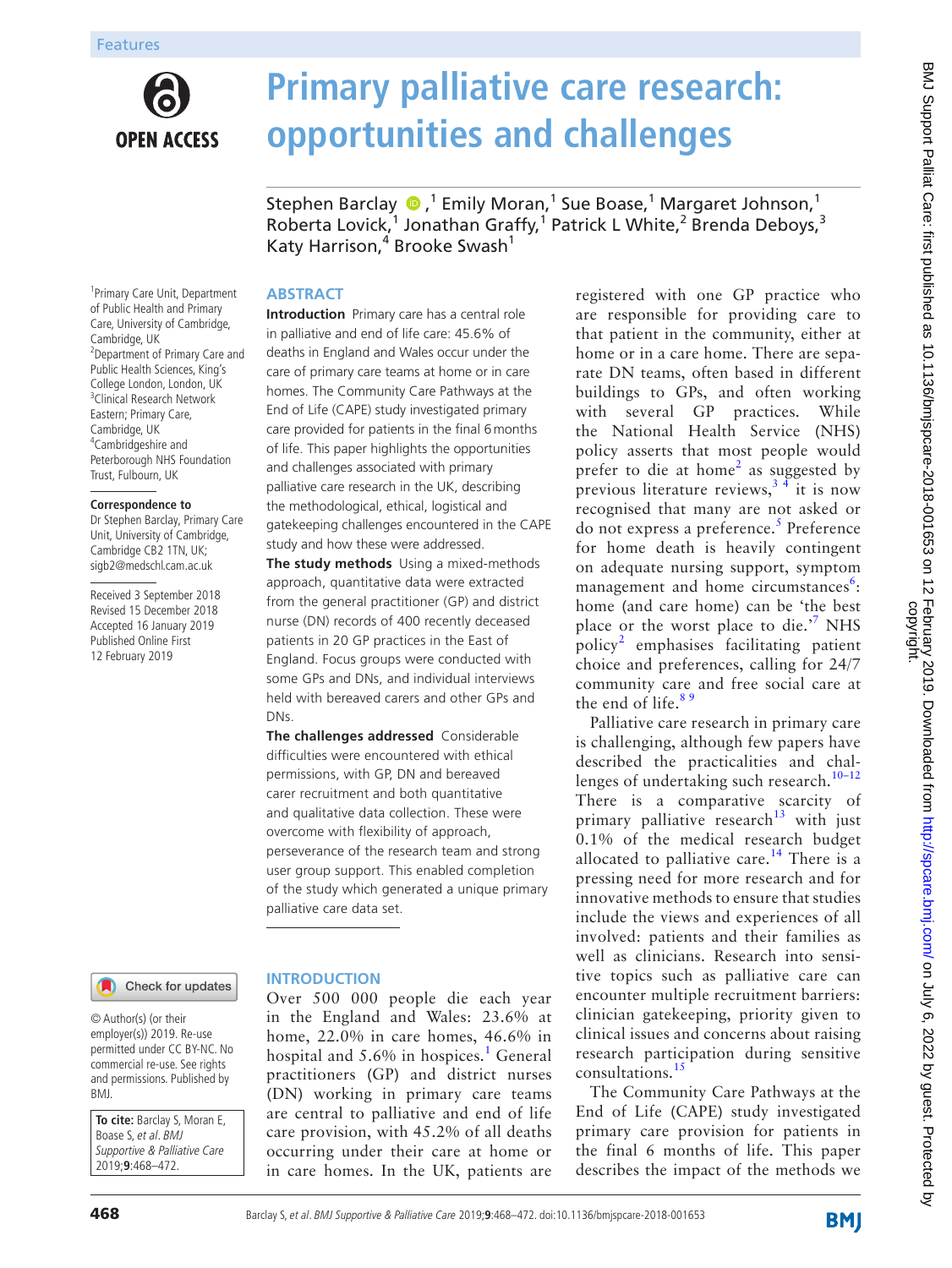used on participant recruitment and data collection in palliative care in the community. We consider the implications for the conduct of primary palliative care research.

## **The CAPE study**

Twenty participating GP practices each identified 20 consecutive recent patient deaths, excluding trauma, suicide and those under age 18 years. The care provided by primary care teams during these 400 patients' last 6 months of life was investigated using multiple methods:

- A. Case note reviews of GP and DN records with supplementary GP and DN questionnaires to document care provision.
- B. Focus group discussions within practice teams: to explore practitioners' views of deceased patients' care.
- C. Interviews with bereaved lay carers, GPs and DNs: to investigate individual patients' care in greater depth.

## **Establishing the CAPE study**

## Ethical considerations

The collection of data from clinical records after death required additional research ethics permissions. Permission to access patient records after death, without their prior consent, lies outside the scope of NHS Local Research Ethics Committees. While the further ethical permission from the National Information Governance Board for Health and Social Care (now Health Research Authority Confidentiality Advisory Group) took several months, it enabled the creation of a novel data set of community care provision in the final 6 months of life.

Patient-identifiable data (name, NHS number, dates of birth or death) remained on practice premises, with only unique study identifier codes available to researchers off-site. To further ensure confidentiality and reduce potential bias from prior knowledge, data extraction from clinical records and bereaved carer interviews were conducted by different research team members. The study advisory group of clinicians, researchers and lay members advised that bereaved carers might be uncomfortable that their loved one's medical records had been accessed, despite our having ethical permission to do so. Patient and Public Involvement (PPI) members of the advisory group made a significant contribution to the submission of ethical applications. The role of PPI in ethical applications ensures that the research is accessible and applicable to a patient group, and can lend credence to applications for research approvals in sensitive areas such as palliative care.

GP practices were asked to identify individuals who had been close to the deceased patients and to minimise gatekeeping by including all those suitable for interview[.15 16](#page-4-10) Potential participants were approached by practices on behalf of the research team 6 months after bereavement, avoiding significant dates such

as birthdays or Christmas. Information concerning bereavement support services was given at interview, highlighting the role of GP practices, with a telephone call made a few days after interviews to check on participants' well-being.

Conducting research with bereaved people is highly sensitive, potentially placing a burden on participants at a vulnerable time. Several bereaved carer participants reported benefit from taking part and sharing their experiences: none reported interviews to have been unhelpful, adding to evidence that many bereaved people welcome the opportunity to be involved in research and may receive benefit from doing so.<sup>[17](#page-4-11)</sup> Timing of interviews 6 months after death, avoiding sensitive dates and providing bereavement support information helped create a safe environment for participants to discuss the care of their loved one.

## Recruiting GP practices and DN teams

Few difficulties were encountered in recruiting the 20 GP practices, in large part due to strong support from Clinical Research Network (CRN) colleagues, who were familiar with local practices and arranged payments to GP practices. Purposive sampling recruited a diverse sample of practices across the East of England by: urban, rural and market town populations; practice age structure, ethnicity and social deprivation.

DN team recruitment proved much more challenging, despite DN managers being involved in the funding application and study design throughout. While warmly supportive in principle, fieldwork took place during a time of considerable change and uncertainty in DN teams with changing providers, high workloads and staffing shortages. In contrast to GP practices, CRN colleagues had little success in their recruitment approaches to DN teams. DN teams were more willing to participate when approached through the recruited GP surgeries. Personal explanations of the limited commitment involved reassured several who had initially been put off by the study paperwork. It eventually proved possible to recruit each DN team linked to the 20 participating GP practices, although considerable flexibility in recruitment approaches was needed.

The context within which recruitment is undertaken cannot be ignored. As stated above, DN teams were operating within an environment of considerable uncertainty and pressure which impaired their ability to commit to a research project. The research team ensured that expectations of time commitment were clear and realistic and were flexible to accommodate the realities of the local DN landscape. It should be noted that these observations relate to UK NHS practice.

Despite successful recruitment of all GP surgeries and DN teams, participation of individual team members varied. GP practice agreement to participate was often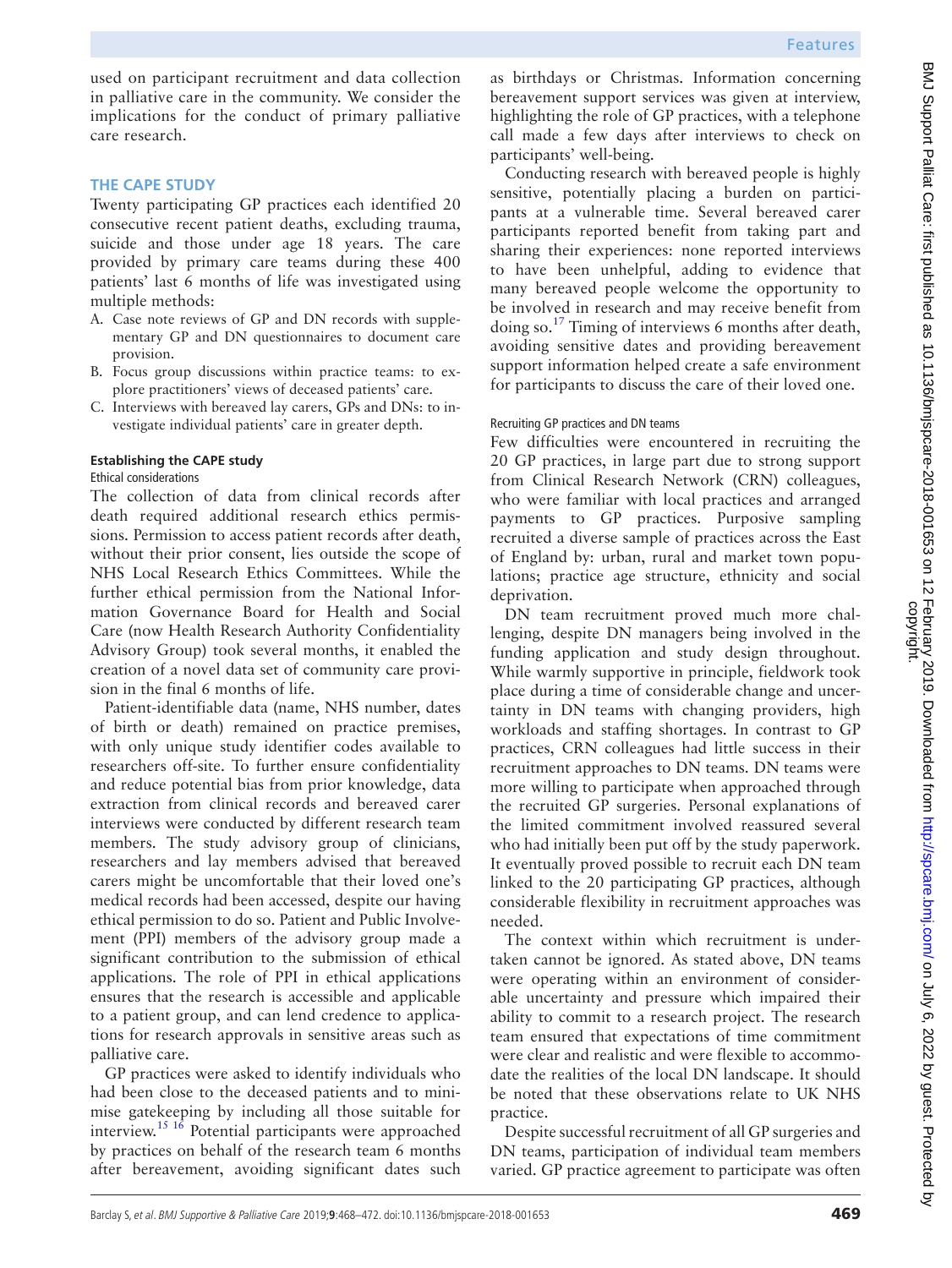made by a managing partner or one GP. This did not always guarantee participation of all GPs in the practice. In all, 123 GPs from 20 practices were involved in the study. Although we sought participation by the GP most involved with a patient, an alternative GP was sought when the patient's main GP declined to participate. In some DN teams only one nurse knew the deceased patients due to colleagues moving posts or long-term illness. This often resulted in one nurse taking on all aspects of the study.

## **Data collection**

## Documenting primary care provision

In phase 1 data were extracted concerning GP and DN care provision for patients in the final 6 months of life from their GP and DN records. All participating GP practices readily provided access to their GP records. Administrative staff printed copies of the electronic GP records and give access to missing data such as medications.

Access to DN records was more challenging. Most teams used patient-held paper records. Some were untraceable, being either unlocatable in external archiving facilities or thought to be still in the deceased patient's home. Occasionally portions of DN paper notes were missing. Fuller records were obtained from the few DN teams that used electronic records in addition to paper notes in the home. Based on GP records, the DN records that we had access to and GP reports, we estimate that 202 (51%) of the 400 deceased patients received DN care on at least one occasion during the final 6 months of life, of which we were able to obtain data for 134 (66%; 33% of total). In time, increasing use of shared electronic health records should mitigate these difficulties.<sup>[18](#page-4-12)</sup>

GP practices used several computer systems, only some of which contained information from other services such as specialist palliative care, speech and language therapy and physiotherapy. In practices using other information technology systems, evidence of such services' involvement was only available in letters or GP comments. Analysis therefore focused solely on GP and DN care. A full picture of care would require accessing the records of all potential services, including hospital and hospice records, which was outside the remit of the study. Data were missing for cause of death for 34 patients: this was obtained from the General Register Office.

Data were extracted into a study-specific database for all recorded patient interactions with healthcare services in the last 6 months of life. They were categorised by location (GP surgery consultation, telephone consultation, outpatient appointment, inpatient admission, and so on), healthcare professional involved (GP, DN, consultant, healthcare assistant, and so on) and days before death. For 22/400 (5.5%) patients, GP records were not available for the entire final 6 months of life, having been previously registered with another

practice whose records were not accessible. This was particularly the case for those transferred to a nursing home at the end of life. This meant that while 100% of clinical records were provided by the GP practice with which the patient was registered at death, a portion of these records for the final 6 months of life was not available to the research team.

GPs and DNs completed a brief questionnaire for each patient concerning if/when/why the patient had been identified as approaching the end of life, key indicators of decline and additional community services such as specialist palliative care nursing and social care. Replies were obtained for 388/400 (97%) GP and 118/202 (58%) DN questionnaires.

## Obtaining healthcare professionals' perspectives

After data extraction from records, focus groups were held in 10 practices, discussing in each the care of five practice patients, purposively selected as a maximum variety sample (cancer/non-cancer, gender, age group and degree of GP and DN involvement). Between 2 and 10 participants, mainly GPs and DNs, with some other clinical staff took part: timetabling for scheduled educational or multidisciplinary team meetings ensured optimal attendance.

In the other 10 practices semistructured interviews were held with bereaved carers, GPs and DNs for two patients per practice (one cancer, one non-cancer) with whom there had been significant primary care team input. Carer interviews explored perspectives on care provision for the deceased, both as recipients of care and as proxies for the deceased. GP interviews were problematic to schedule: practice staff at times booked appointments without the GP knowing the purpose and occasionally arranged a 10 min surgery appointment. It was common for one DN to engage with the study on behalf of their team. At times he or she was the sole DN completing all questionnaires and participating in the focus group or the two interviews. Some DN teams covered more than one participating GP practice, creating a DN participant burden that delayed scheduling interviews.

## Obtaining bereaved carer perspectives

Practice teams found it difficult to identify bereaved carers. After searching deceased patients' records and checking informal practice knowledge, no lay carer was identified for some: for others carers' names were known but not their addresses as they were registered with different GPs or non-resident with the patient. Carer recruitment was initially very poor: in the first five practices, of the 21 bereaved carers invited, 4 (19%) agreed, 6 (29%) declined and 11 (52%) did not respond. The study user group was invaluable here, suggesting that potential participants may have felt intimidated by the bulky and official-looking study information pack: they suggested that a less formal initial brief letter be sent in handwritten envelopes,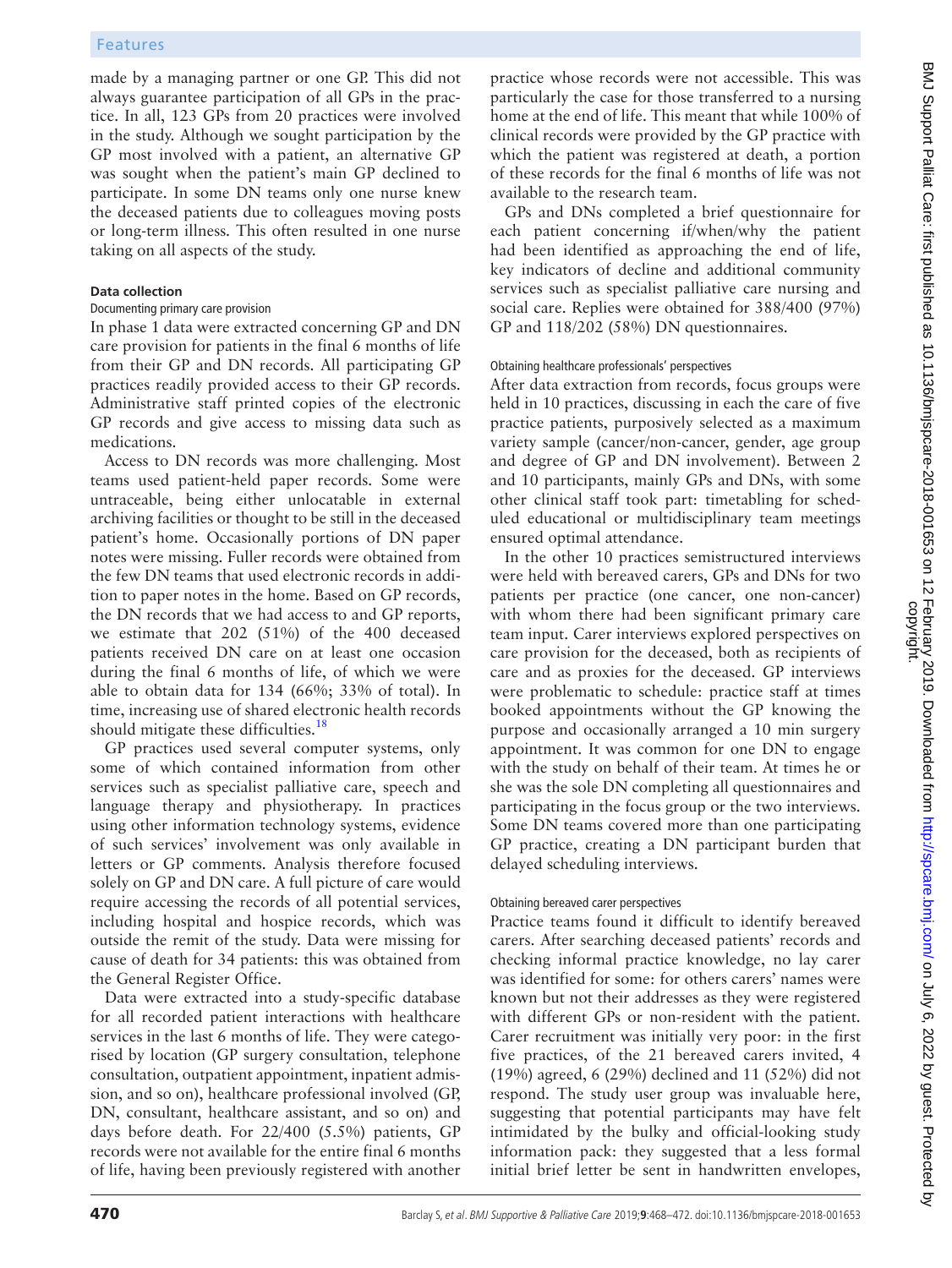with the full participant information sheet subsequently mailed to those interested in participating. They also advised that non-response to the initial approach letter did not indicate refusal and that a follow-up letter after 1 month was appropriate. These changes, approved by the Local Research Ethics Committee, had a profound effect on participation: of the subsequent 15 carers invited, 87% agreed (two after the follow-up letter), 13% did not respond and none declined. We achieved an improved carer response rate by avoiding overburdening people with official-looking information at the first approach and sending reminders giving additional opportunities to respond. This resulted in markedly improved response rates overall, yielding 17 carer participants, 47% of those approached.

Thus with flexibility and persistence it proved possible to recruit bereaved carers, GPs and DNs, obtaining their differing perspectives on individual patients' care.

## **Discussion**

The CAPE study generated a unique quantitative and qualitative data set concerning GP and DN care in the final 6 months of life. Taking a GP practice-based population approach, the care of a diverse group of 400 patients at end of life was documented, highlighting solutions to the challenges facing primary palliative care provision and research in UK NHS primary care.

The data set is limited to GP and DN care provision. It was not possible to consistently access information concerning other care providers such as social carers, specialist palliative care, care homes, hospitals or hospices. Clinical records are variable in their completeness, although records are more complete for sicker patients, such as those at the end of life.<sup>[19](#page-4-13)</sup> However, we were able to source all missing cause of death data and were able to access GP records for 100% of patients, with a 97% completion rate for GP questionnaires. It must also be acknowledged that this work was conducted in England, and the applications are therefore primarily applicable to the UK healthcare system. This raises the question of whether or not some of the challenges encountered are due to the way in which healthcare is organised in the UK, or whether these are challenges that are innate to palliative care research. In countries where the DN and GP services are not aligned, there are likely to be additional challenges associated with coordinating a large-scale study such as this.

While acknowledging these limitations, the account of 400 patients' care in the final 6 months of life, to be presented in future papers, is a large, rich and unique data set that would be very difficult to obtain by other methods. Clinical record data extraction did not rely on Read-coded data as in most large database studies: the text was examined in detail, a time-consuming process. A similar approach has been used in Scotland, where to facilitate after-death analysis in groups

of GP practices<sup>20</sup> in Scotland, a GP researcher visited the practices and extracted anonymised data which streamlined and helped standardise data collection.

Difficulty in accessing DN records and securing DN involvement in focus groups or interviews has been reported by others. Continued DN use of paper-based records, kept in the patient's home, was problematic: where electronic DN records were kept, access was far easier. It has been stated that nursing lacks the research culture of medicine. $21$  We found repeated reorganisation, loss of administrative support and lack of computerised records to exacerbate difficulties in DN engagement. Time pressures, a lack of confidence in completing the research tasks and viewing the study as potentially critical of their care were additional barriers for DNs. Reassurance around time commitment and support from senior management facilitated engagement with the study. Despite considerable workload pressures and staff shortages, many were keen to share their experiences of palliative care. DN perspectives are central to primary palliative care service delivery and research. It is critical that their participation is enabled by researchers and managers.

Bereaved carer recruitment difficulties were effectively overcome following discussion with the study advisory and PPI groups whose suggestions of an informal initial approach and reminders might be usefully considered. PPI group members were emphatic of the importance of giving bereaved people an opportunity to engage with research: those who participated often commented that interviews had been helpful in giving them an opportunity to discuss their experiences with someone impartial and to 'give something back'.

The experience of the CAPE study adds to a developing literature concerning the challenges of palliative care research. Others have emphasised the importance of flexibility and creativity in improving recruitment rates.<sup>[22](#page-4-16)</sup> While gatekeeping continues to be a challenge to recruitment, $^{15}$  we found that working closely with staff fostered a shared interest and ownership of the study that successfully enabled GP practice, DN team and carer participation. In the development of primary palliative care interventions, guidelines for evaluating complex interventions in end-of-life care relevant to primary care are available and are useful for interven-tion studies.<sup>[23](#page-4-17)</sup>

# **Conclusion**

This paper highlights the challenges experienced in conducting palliative and end of life care research in the community, which it is hoped will be of use to others undertaking similar research in the future. Persistence, flexibility, strong PPI support and a strong mutually supportive research team can enable many of the barriers to be overcome. Future papers will present the quantitative, health economic and qualitative data obtained.